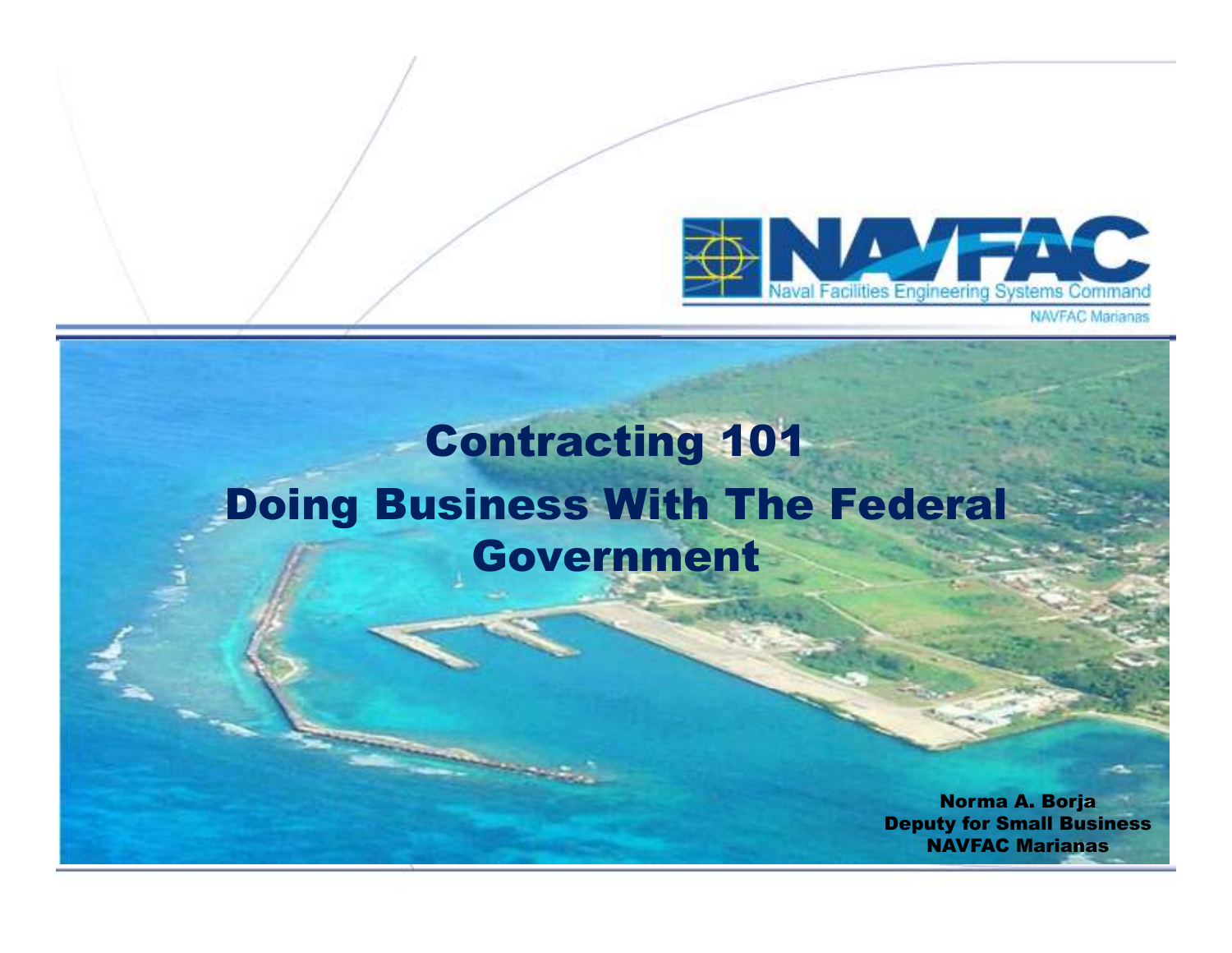



**Although the subject matter of the following presentation deals with an ongoing or announced program by the Department of Defense, the views presented here are those of the presenter and DO NOT necessarily represent the views of the Department of the Navy, DoD or its components.** 

**Reference: 5 CFR 3601.108**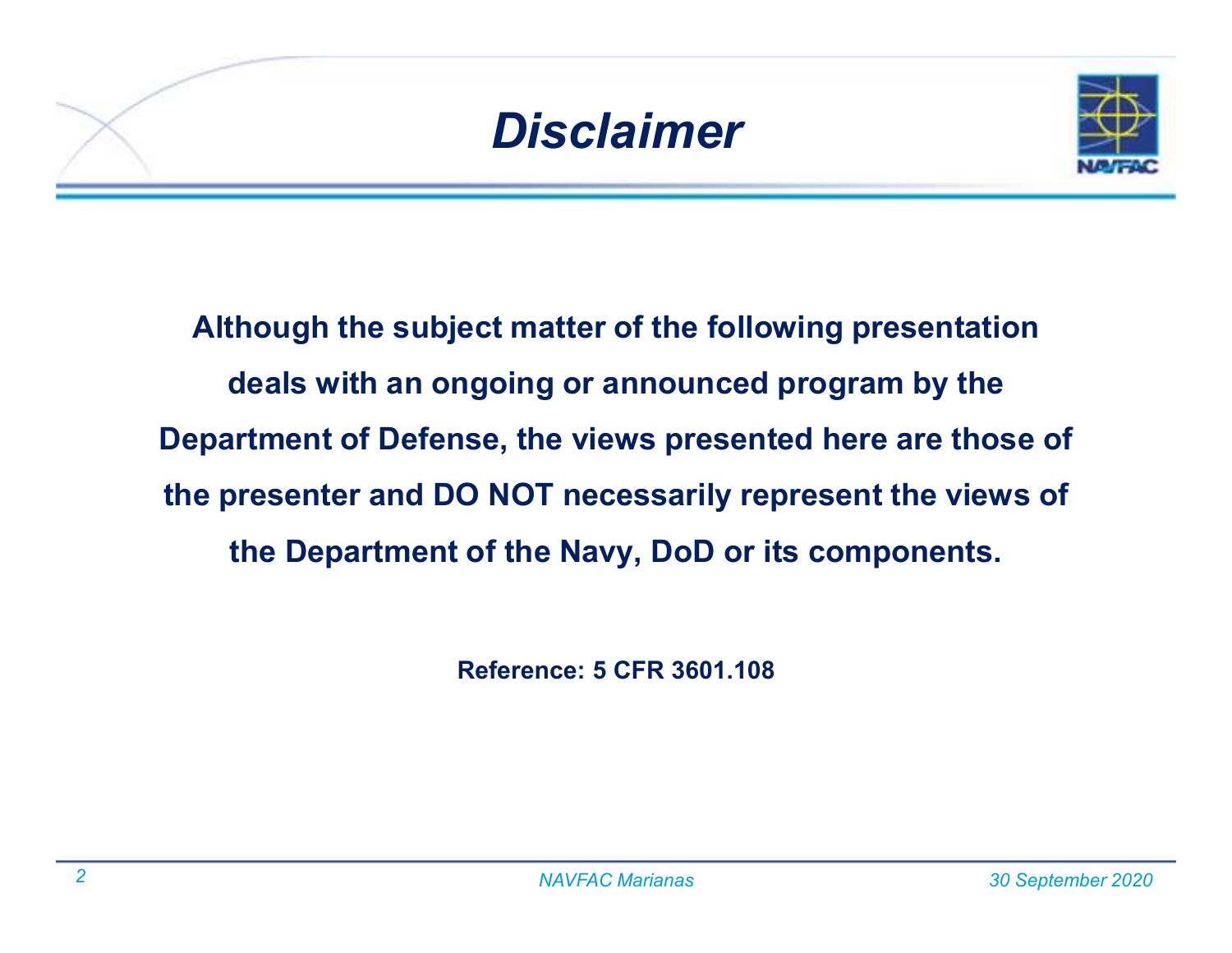

- **Why consider Federal Government Contracting?**
- **8 Basic Steps for Federal Govt Contracting**
- **What You Can Do/Things to Consider**
- **MACC Contractors**
- **PTAC Webinars**
- **Where to Find Opportunities – Forecasts**
- **Other Useful Sites**
- **Points of Contact**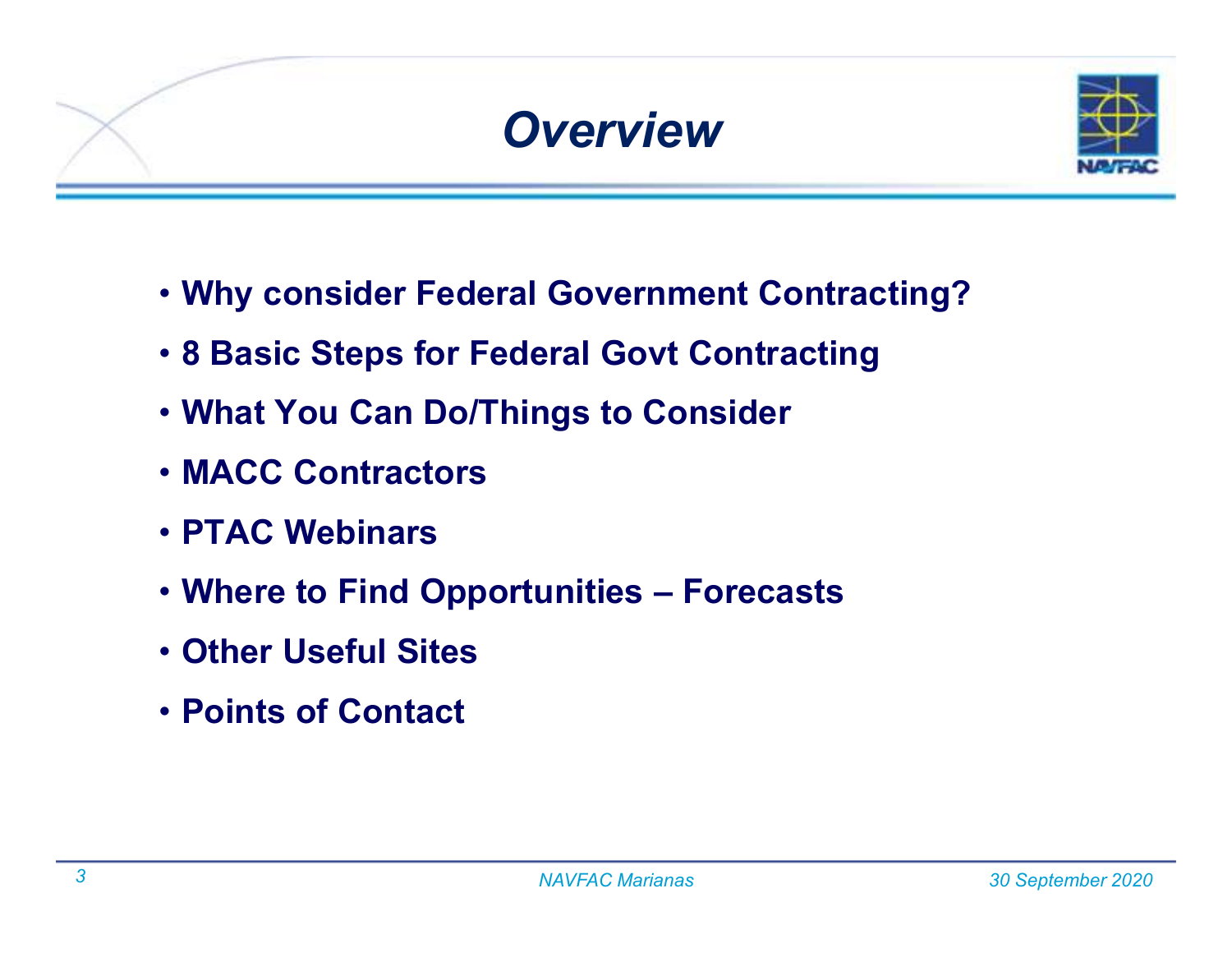## *Why Consider Federal Government Contracting?*



- • **The CNMI and Guam receive substantial federal funding throughout the year in the form of grants, contracts, direct payments, etc.**
- •**Below are summaries of what was awarded over the last twelve months**

| ᅽ<br><b>Territory Profile</b>                                                                                                         |               |                      |                                                                                     | <b>Territory Profile</b>                                            |                                                                                                                                               |            |              | 루                                                                                          |                      |                                                        |                |
|---------------------------------------------------------------------------------------------------------------------------------------|---------------|----------------------|-------------------------------------------------------------------------------------|---------------------------------------------------------------------|-----------------------------------------------------------------------------------------------------------------------------------------------|------------|--------------|--------------------------------------------------------------------------------------------|----------------------|--------------------------------------------------------|----------------|
| Northern Mariana Islands<br>$\circ$                                                                                                   |               |                      |                                                                                     |                                                                     | Guam                                                                                                                                          |            |              |                                                                                            |                      |                                                        |                |
| Asial - All like or the year is because of disease of the memorial                                                                    |               |                      |                                                                                     |                                                                     | does at less of the paper person (filtres) that at the britannia                                                                              |            |              |                                                                                            |                      |                                                        |                |
| Total Awarded Amount<br>\$652.5 Million<br>from 1,581 prime awards.<br>Face Value of Loans<br>\$9.4 Million<br>from 431 prime awards. |               |                      | Details (?)<br>Possibility<br>Awarded Amount Par Capital<br>Median Househeld tocome | 53,883,(2017 est)<br>\$12,105<br>E19,988 (2017 ALL)                 | <b>Total Awarded Amount</b><br>\$2.4 Billion<br>from 6,446 prime awards.<br>Face Value of Loans<br>\$120.6 Million<br>from 1,388 prime awards |            |              | Details ill<br><b>Fiscadation</b><br>Avanded Amount Per Capital<br>Median Hautsmald income |                      | 109,358 (2017 ket )<br>\$14.786<br>\$46,274 (2017 est) |                |
| Award Rreakdown                                                                                                                       |               |                      | Primary Place of Performance                                                        |                                                                     | Award Breakdown                                                                                                                               |            |              | Primary Place of Performance                                                               |                      |                                                        |                |
| <b>Graves</b>                                                                                                                         |               | Dec.<br><b>Cost.</b> | Congressional Debist<br>Darily                                                      | ٠<br>o<br>$\sim$<br><b>Auditor</b>                                  | <b>THINK</b>                                                                                                                                  | Contracts. | <b>Death</b> | <b>Costs</b>                                                                               | Congressional DIANII | Morvery<br><b>Manager Mounds</b>                       | ۰<br>$\bullet$ |
| Ament Type                                                                                                                            | Announce      | Count                |                                                                                     |                                                                     | Asset Type                                                                                                                                    | Areount:   | <b>Case</b>  |                                                                                            | o                    |                                                        |                |
| <b>ISunts</b>                                                                                                                         | 3147,38       | $-401$               | o                                                                                   |                                                                     | Gearts                                                                                                                                        | 31.10      | 664          |                                                                                            |                      |                                                        |                |
| Died Farmelli                                                                                                                         | <b>BIFLIM</b> | 325                  |                                                                                     |                                                                     | Contacts                                                                                                                                      | 8197.266   | 8,809        |                                                                                            | ÷                    |                                                        |                |
| Contracto                                                                                                                             | 942.5M        | 133                  | in)                                                                                 |                                                                     | <b>Direct Payments</b>                                                                                                                        | 3480,000   | 1.825        |                                                                                            |                      |                                                        |                |
| Lowes                                                                                                                                 | 22.4M         | юt                   | IJ                                                                                  |                                                                     | Lions                                                                                                                                         | 93.0M      | 1,366        |                                                                                            |                      |                                                        |                |
| <b>Elfner Filipininal Assistance</b>                                                                                                  | 325.641       | 25                   |                                                                                     | & Warriors & Close This editing Statistics \$14 miles<br><b>KIT</b> | Other Financial Assistance                                                                                                                    | RSR3 RST   | is           |                                                                                            |                      | 4 Hyder 4 Continuating States for man                  |                |

**Source: USASpending.gov**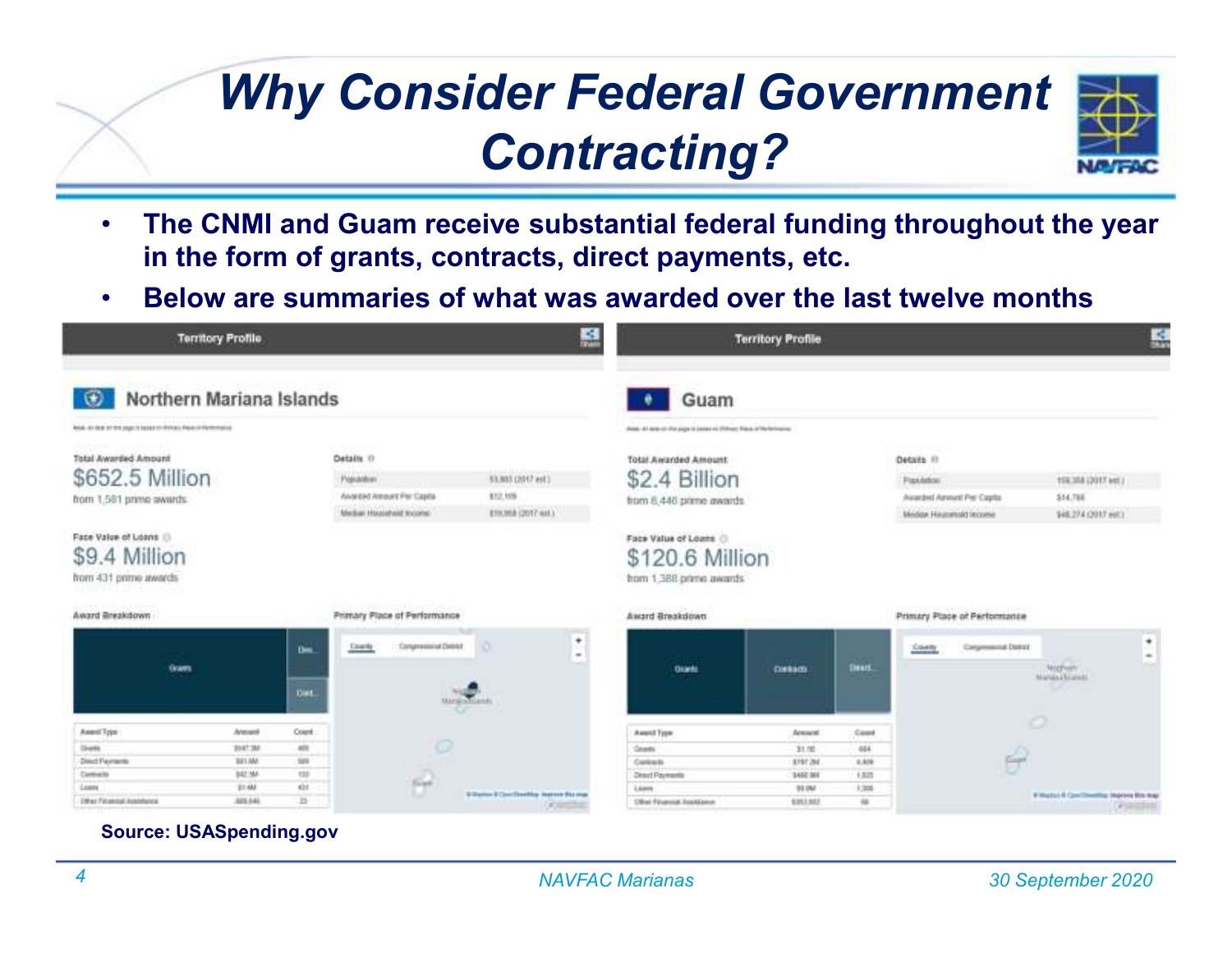# *Why Consider Federal Government Contracting? (cont'd)*



#### **Expectations:**

- **Annual National Defense Authorization Act (NDAA) specifies the budget, expenditures and policies of the U.S. Department of Defense (DoD)**
- **NDAAs include provisions that increase opportunities for small business concerns – review provisions each year**
- **NDAA 2021 bill includes \$636.4B for the DoD's base budget**
- **Appropriations Bill – provides funding to the DoD to execute/spend in accordance with the NDAA**
- **Activities related to the relocation of Marines from Okinawa to Guam alone is estimated to be ~\$8.7B**
- **NAVFAC Pacific and NAVFAC Marianas award about \$823M annually** 
	- **Small Business opportunities as prime or subcontractors**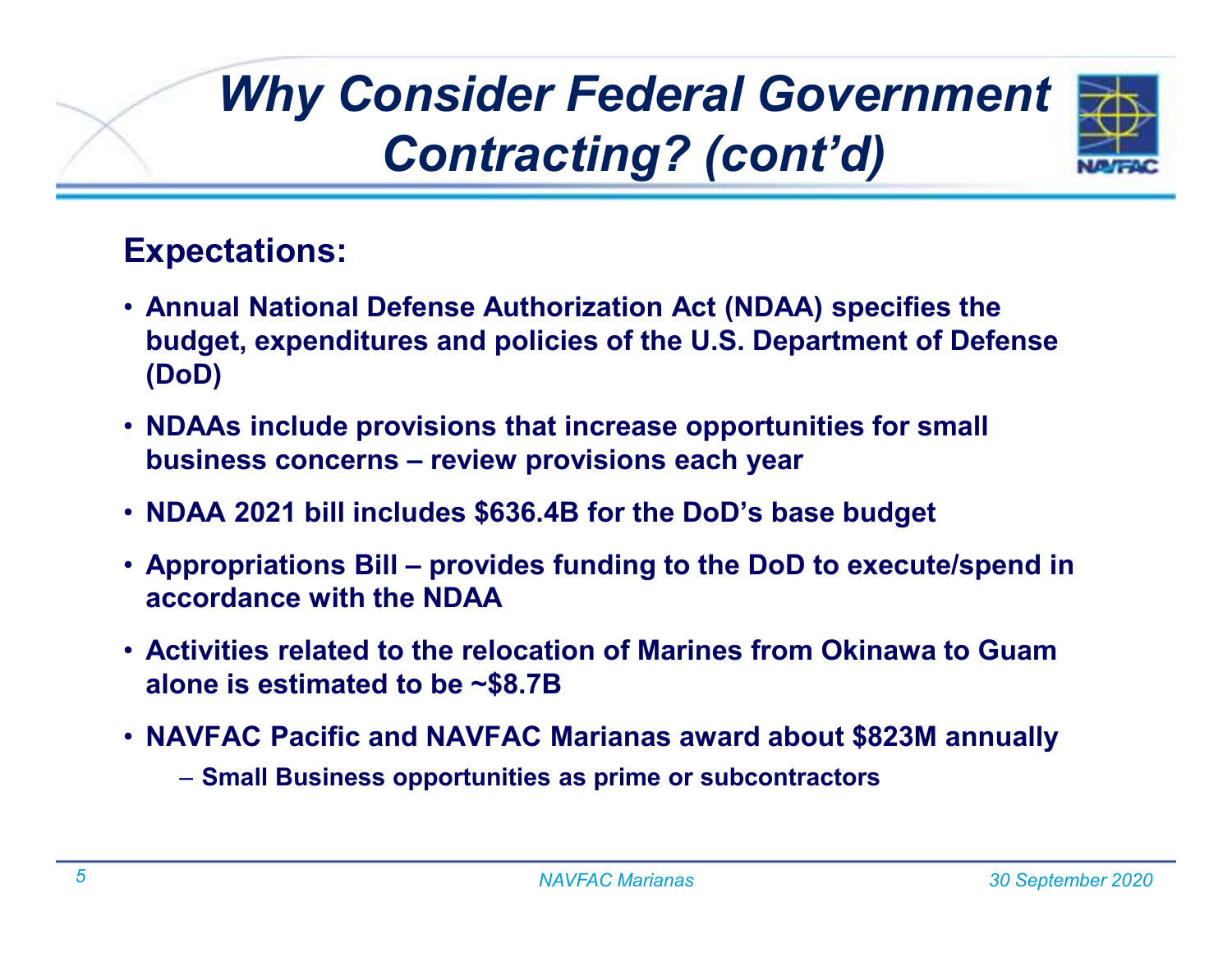## *8 Basic Steps for Federal Govt Contracting*



**Consider these steps to participate in Federal Govtcontracting:**

- •**Step 1: Obtain a DUNS number**
- •**Step 2: Understand various small business types/programs**
- $\bullet$ **Step 3: Register in the System for Award Management (SAM)**
- $\bullet$ **Step 4: Look in to the 8(a) Business Development Program**
- $\bullet$ **Step 5: Consider HUBZone Program certification**
- •**Step 6: Review the beta.sam.gov web site**
- •**Step 7: Check command homepages for potential projects**
- •**Step 8: NETWORK, NETWORK, NETWORK,...**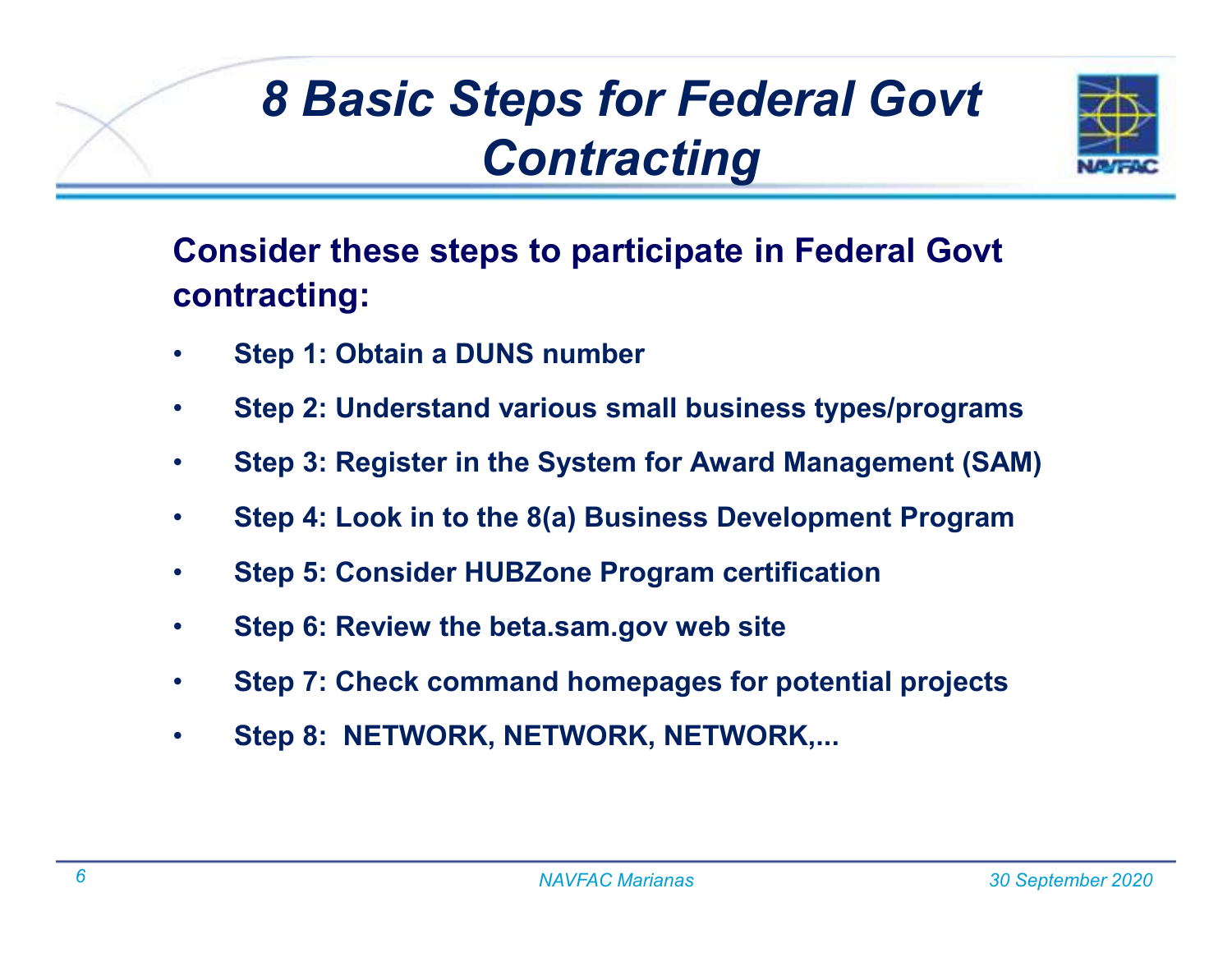### *Step 1: Obtain a DUNS number*



- **A DUNS (Data Universal Numbering System) number is a unique, ninedigit numerical identifier that is assigned to a single business entity**
- **DUNS numbers must be obtained from Dun and Bradstreet – IT'S FREE**
- **Number is required for SAM registration and to be eligible for Department of Defense (DOD) contracts**
- **DUNS number is permanent, regardless of changes in corporate ownership or domicile**
- **If a company goes out of business, its DUNS number is never reissued**
- **Go to <www.dnb.com>**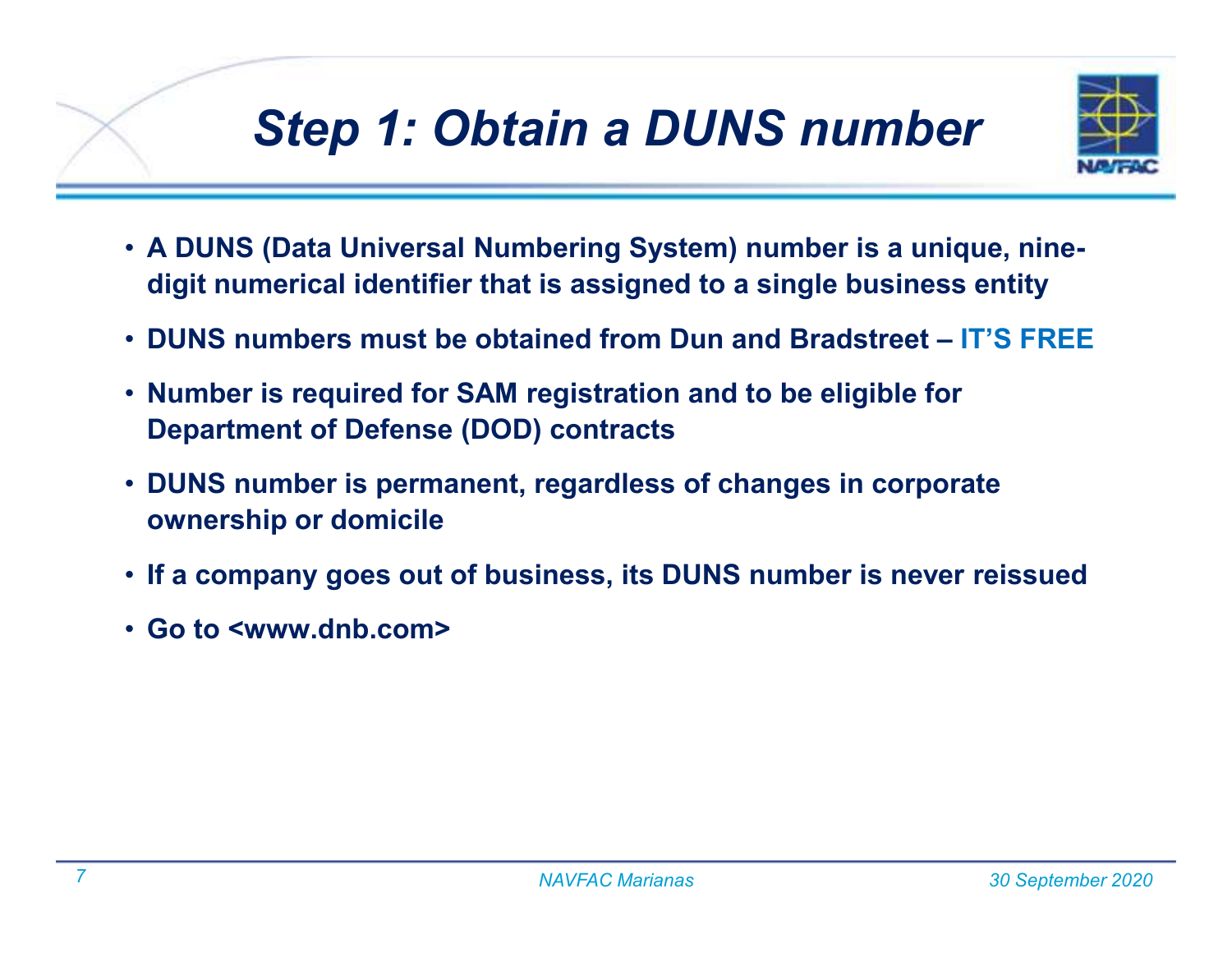# *Step 2: Understand various small business types/programs*



#### • **Small Business (SB)**

- **Small Business Administration (SBA) size standards determine whether your business qualifies as a small business concern**
- **Size standards define the largest size a business can be to participate in government contracting programs and compete for contracts reserved or set aside for small businesses**
- **Size standards vary by industry and are generally based on the number of employees or annual receipts for the business**
- **Current size standards are found at:**
	- https://www.sba.gov/document/support--table-size-standards
- **Small Disadvantaged Business (SDB) – a SDB is a small business that is at least 51 percent owned by one or more individuals who are both socially and economically disadvantaged. Contractors can self-certify as a SDB**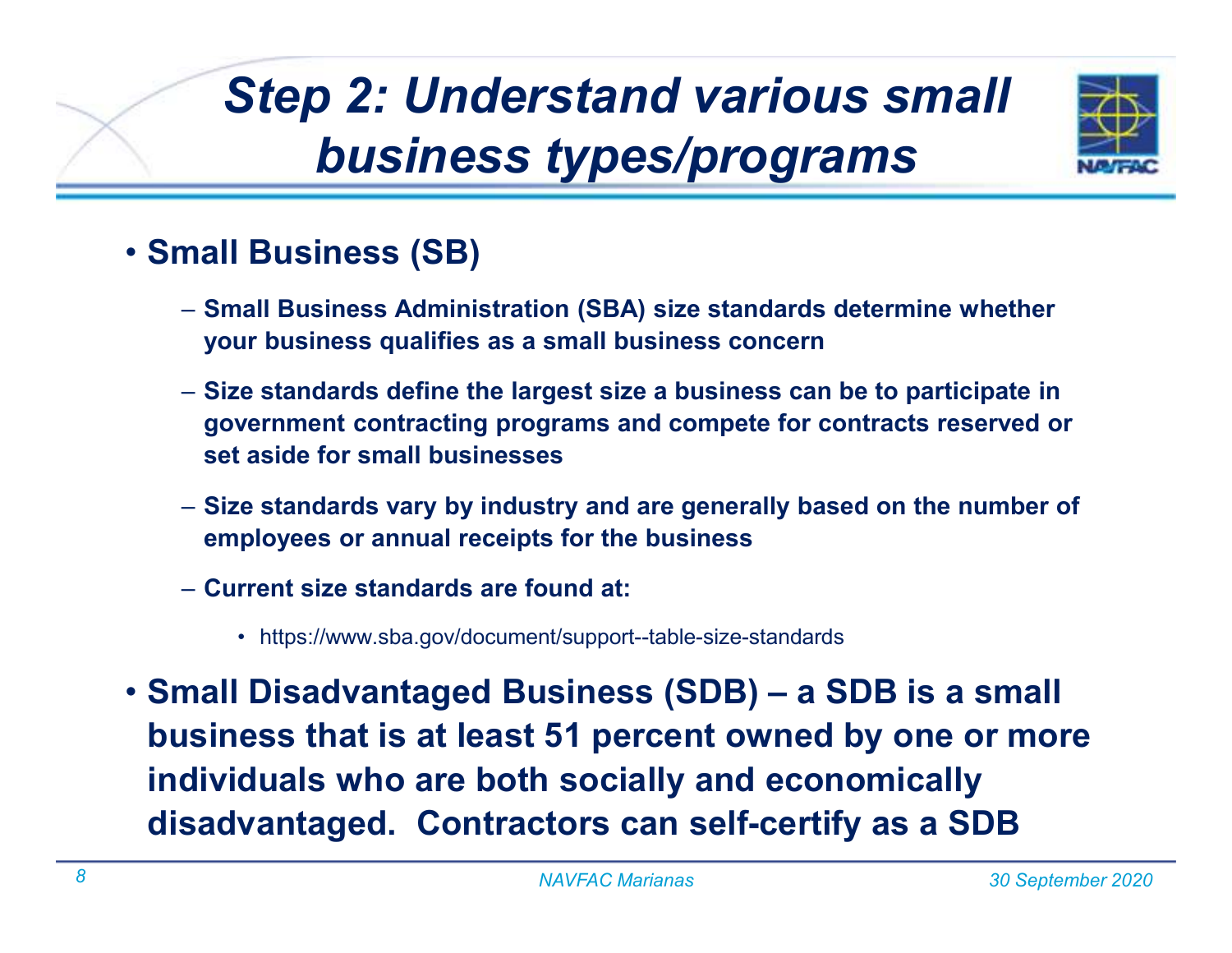# *Step 2: Understand various small business types/programs (cont'd)*



- **8(a) – An 8(a) firm is a small business that is owned and operated by socially and economically disadvantaged individuals. 8(a) participants are automatically SDBs. Unlike SDB, 8(a) requires SBA certification**
- $\bullet$  **HUBZone SB – the HUBZone program is for small companies that operate and employ people in Historically Under-utilized Business Zones**
- **Women-owned SB – A Women-Owned Small Business (WOSB) is a small business that is at least 51 percent owned by a woman or women as defined by FAR 19.001, including economically disadvantaged women owned small businesses (EDWOSB)**
- **Service-Disabled Veteran-Owned SB – The SDVOSB program is a federal, socio-economic program that allows service-disabled veterans with small businesses to compete for government contracts**
- **Qualification/certification in multiple socio-programs is advantageous to a small business concern as large prime contractors have multiple small business goals they have to meet**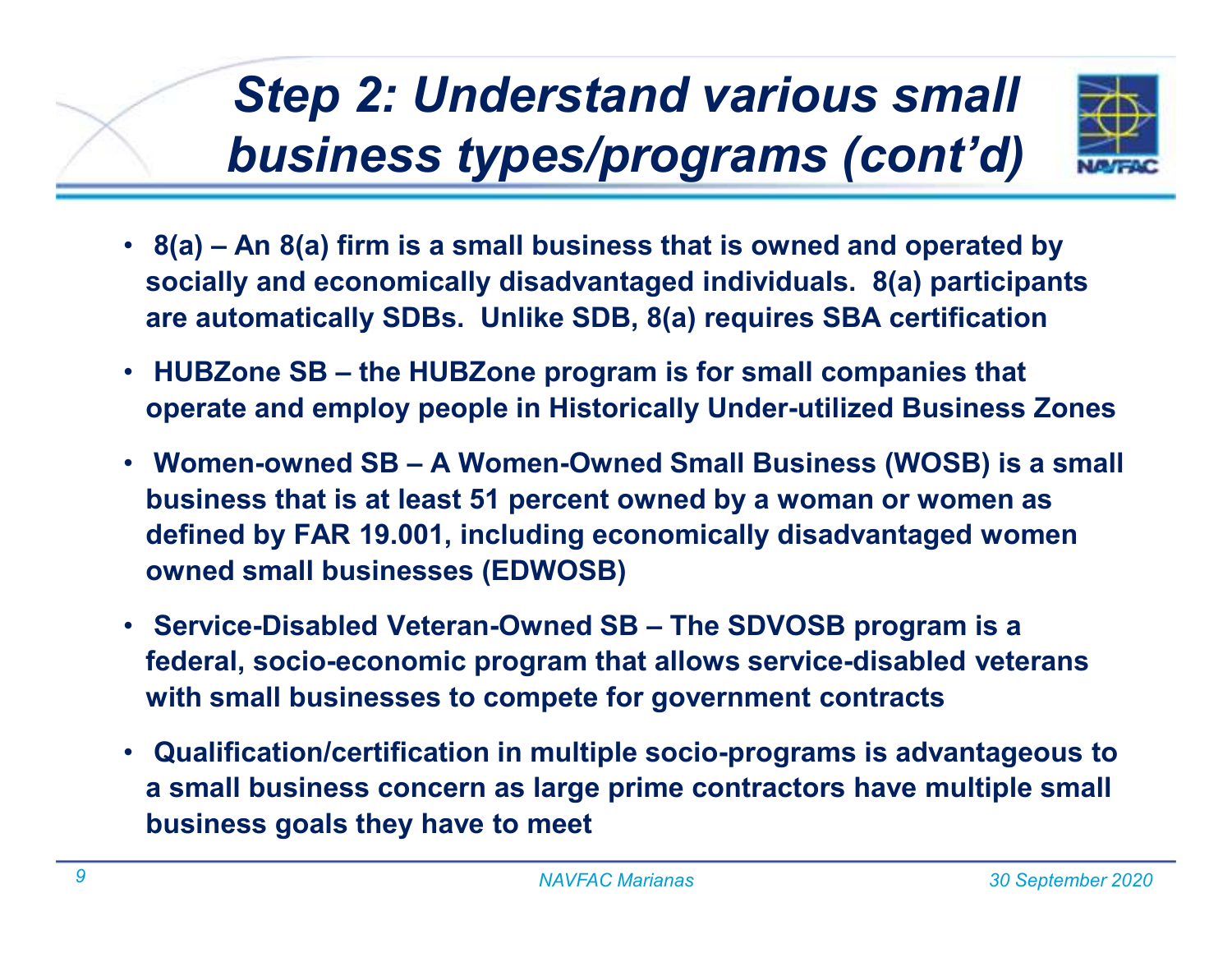# *Step 3: Register in the System for Award Management (SAM)*



- **Search engine for contracting officers to conducting market research**
- **Utilized by prime contractors seeking small business contractors, subcontractors, and/or partnership opportunities**
- **You must be registered in the System for Award Management (SAM) to be awarded a DoD contract – ALSO FREE**
- **SAM registration is also required to obtain access to federal grants and to apply for GSA Schedules**
- **Contract payments are made using the Electronic Funds Transfer (EFT) information contained in the SAM**
- **Firms will be assigned a Commercial and Government Entity (CAGE) code upon completion of the registration process**
- **If you are a small business, click on the tab to the Dynamic Small Business Search (DSBS) on the SAM website to update your SBA Profile**
- **Go to <www.beta.sam.gov>**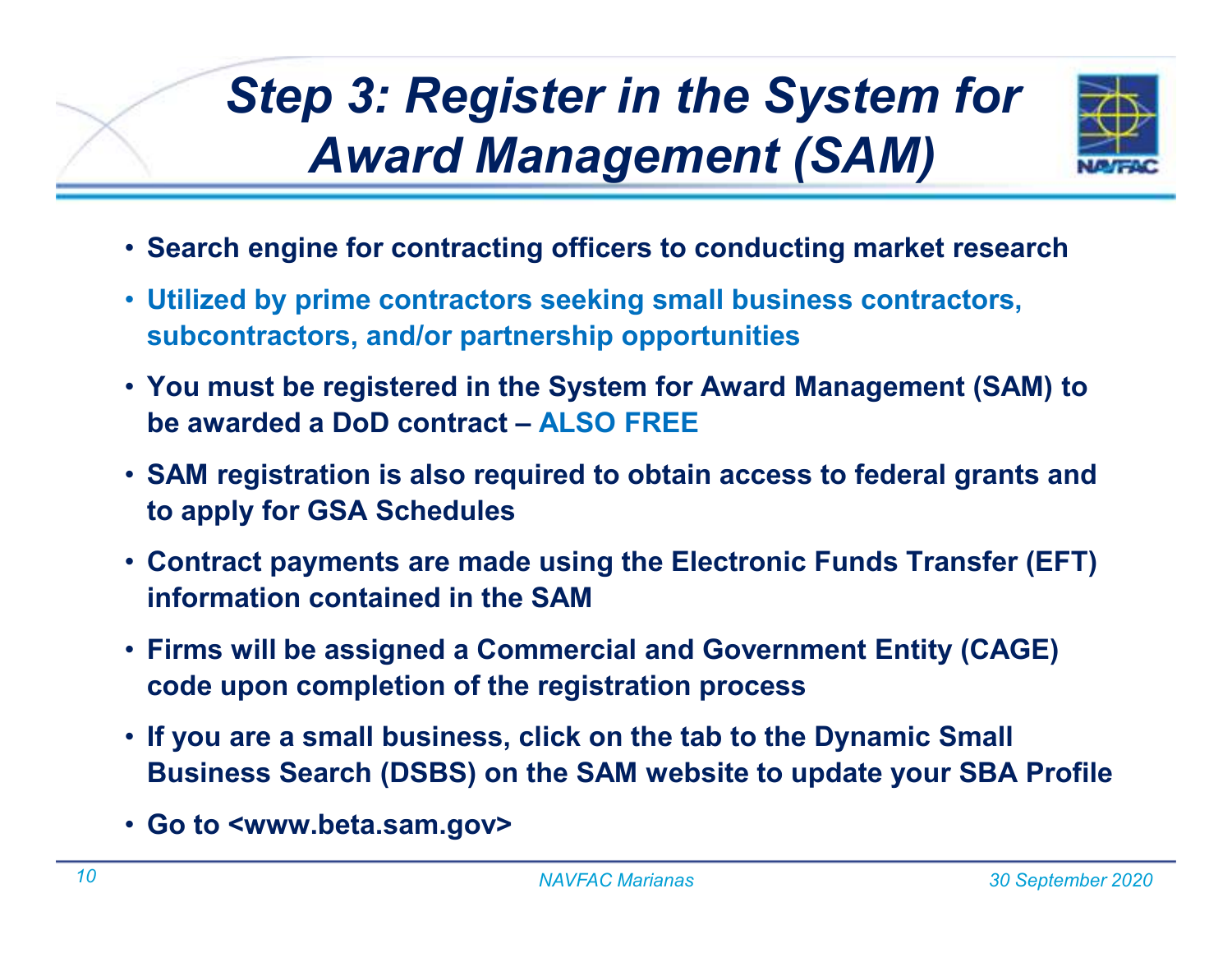# *Step 4: 8(a) Business Development Program*



- **8(a) Program is for small disadvantaged businesses**
- **Program offers a broad scope of assistance to firms that are owned and controlled at least 51% by socially and economically disadvantaged individuals**
- **8(a) participants may be eligible for direct (sole source) awards not to exceed \$4M**
- **If you believe you qualify for the SBA's 8(a) program, you must submit your application to the SBA to be certified**
- **When your firm is certified, the certification information will be included in your SAM profile**
- **Go to <www.sba.gov/8a>**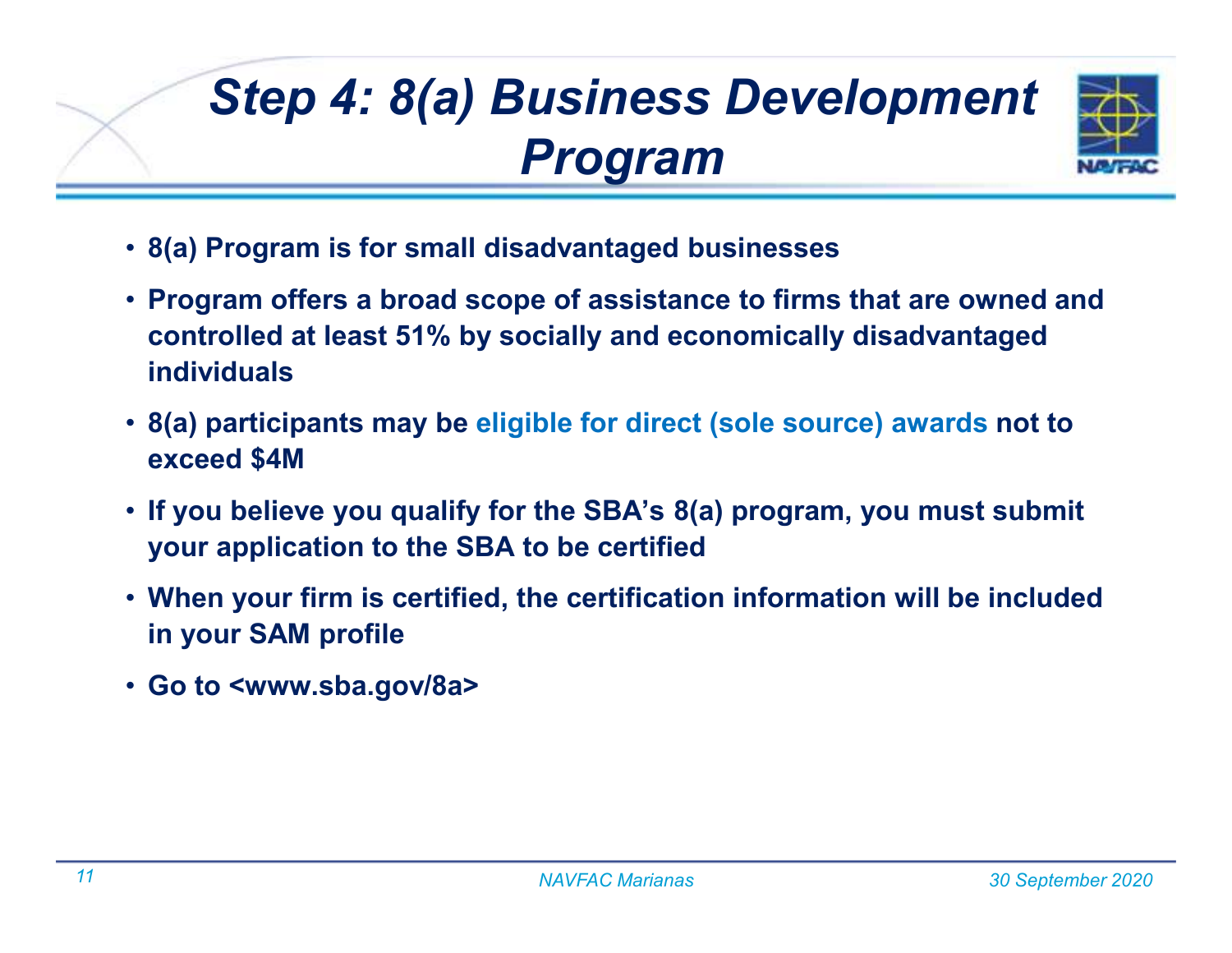## *Step 5: HUBZone Program*



- **The SBA HUBZone program is for small companies that operate and employ people in Historically Under-utilized Business Zones**
- **Guam and the CNMI are designated as difficult development areas by the U.S. Department of Housing and Urban Development (HUD)**
- **Difficult Development Areas (DDAs) are areas with high land, construction and utility costs relative to the area median income**
- **Small businesses located in DDAs qualify for HUBZone certification**
- **HUBZone certification is one of the easier and faster certifications to obtain**
- **Due to a high HUBZone SB goal, NAVFAC Marianas tends to set aside more contracts for HUBZone Program participants**
- **If you are located in a HUBZone, you must be certified by the SBA in order to take advantage of the HUBZone program**
- **Go to <www.sba.gov/hubzone>**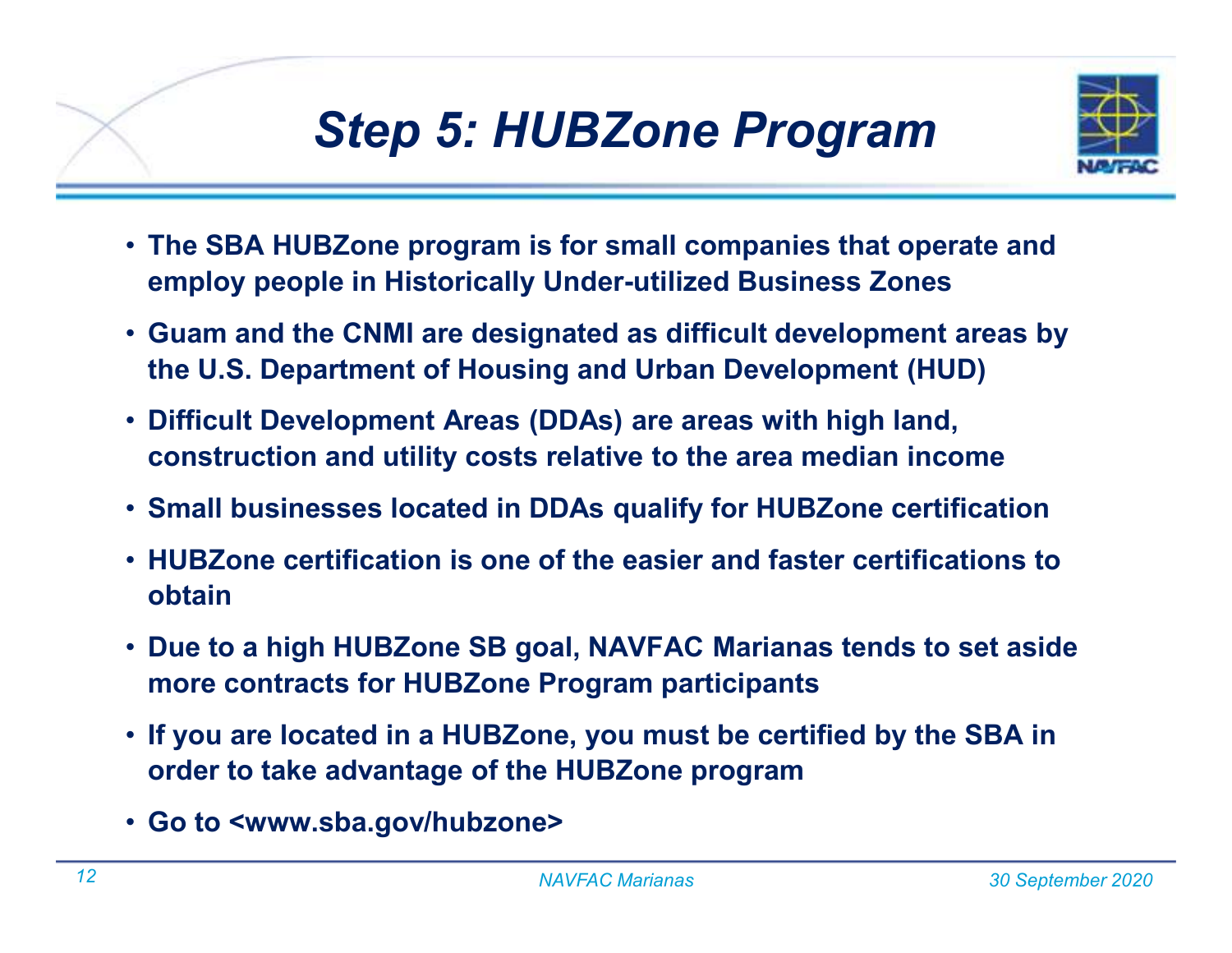## *Step 6: Review the beta.sam.gov website*



- **https://beta.SAM.gov is a production website that will eventually become the centralized, authoritative source of federal award data**
- **You can identify solicitations you may be interested in performing**
- **Solicitations include Requests for Proposals (RFPs), Request for Quotes (RFQs), Requests for information (RFIs), Sources Sought Notices, etc.**
- **Federal Agencies advertise solicitations of \$25,000 or more in the beta.sam.gov site**
- **The site also lists all contract awards of \$25,000 or more for potential subcontracting opportunities – A way to identify prime contractors**
- **Solicitations will also state if they are set aside small business concerns**
- **Go to <https://beta.sam.gov/search?index=opp>**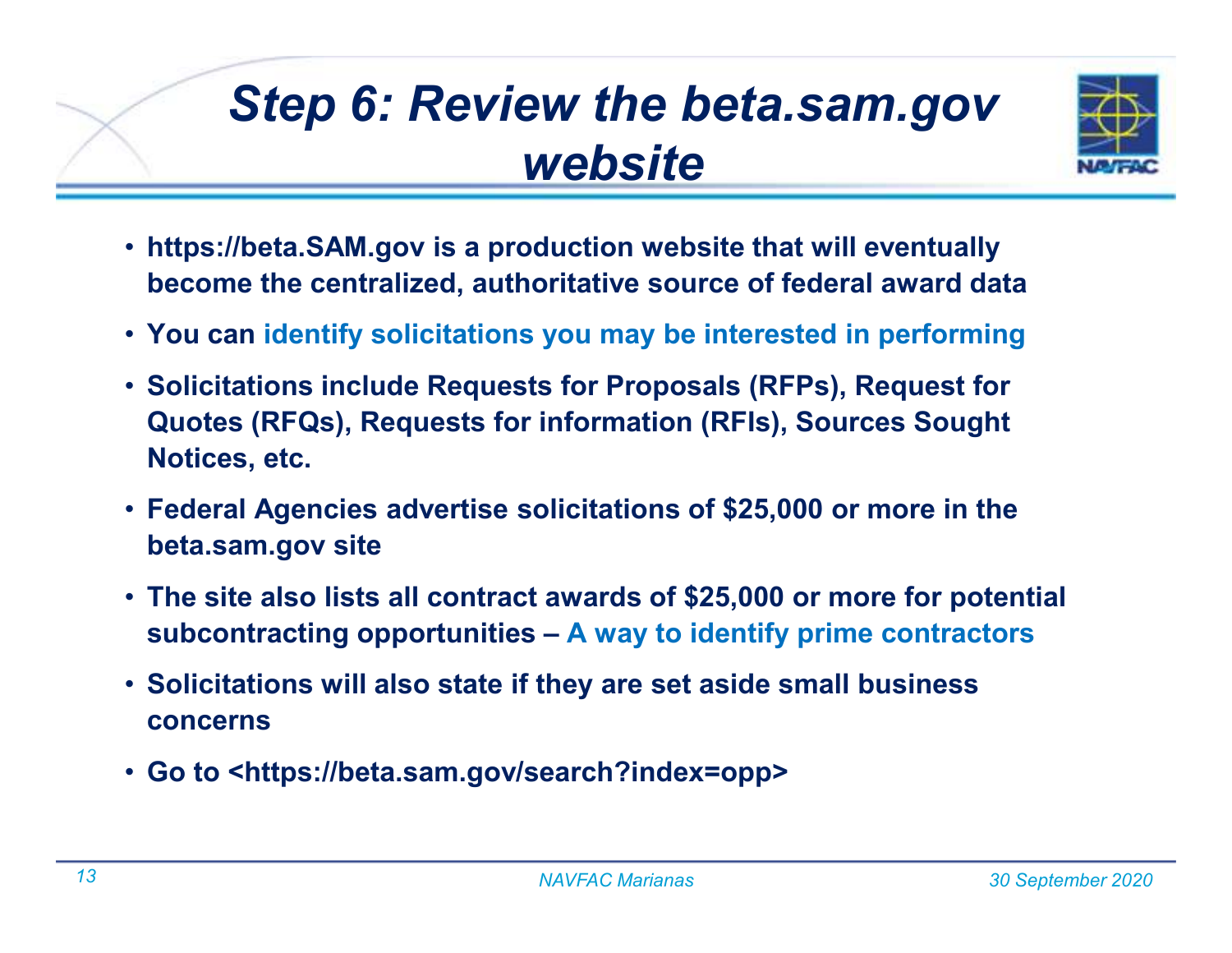# *Step 7: Check command homepages for potential projects*



- **Various commands post upcoming project forecasts that are updated quarterly**
- **The forecasts typically include contract vehicle, location, project number, project title, cost range, delivery method, planned RFP issue time frame, planned award time frame, etc.**
- **Forecasts are for planning purposes only**
- **Long range forecasts may also be found in agency and major command websites: e.g. Navy, Marines, Army, Air Force**
- **Go to: <https://business.defense.gov/Small-Business/Acquisition-Forecasts>**
- **Additional links are provided later in this presentation**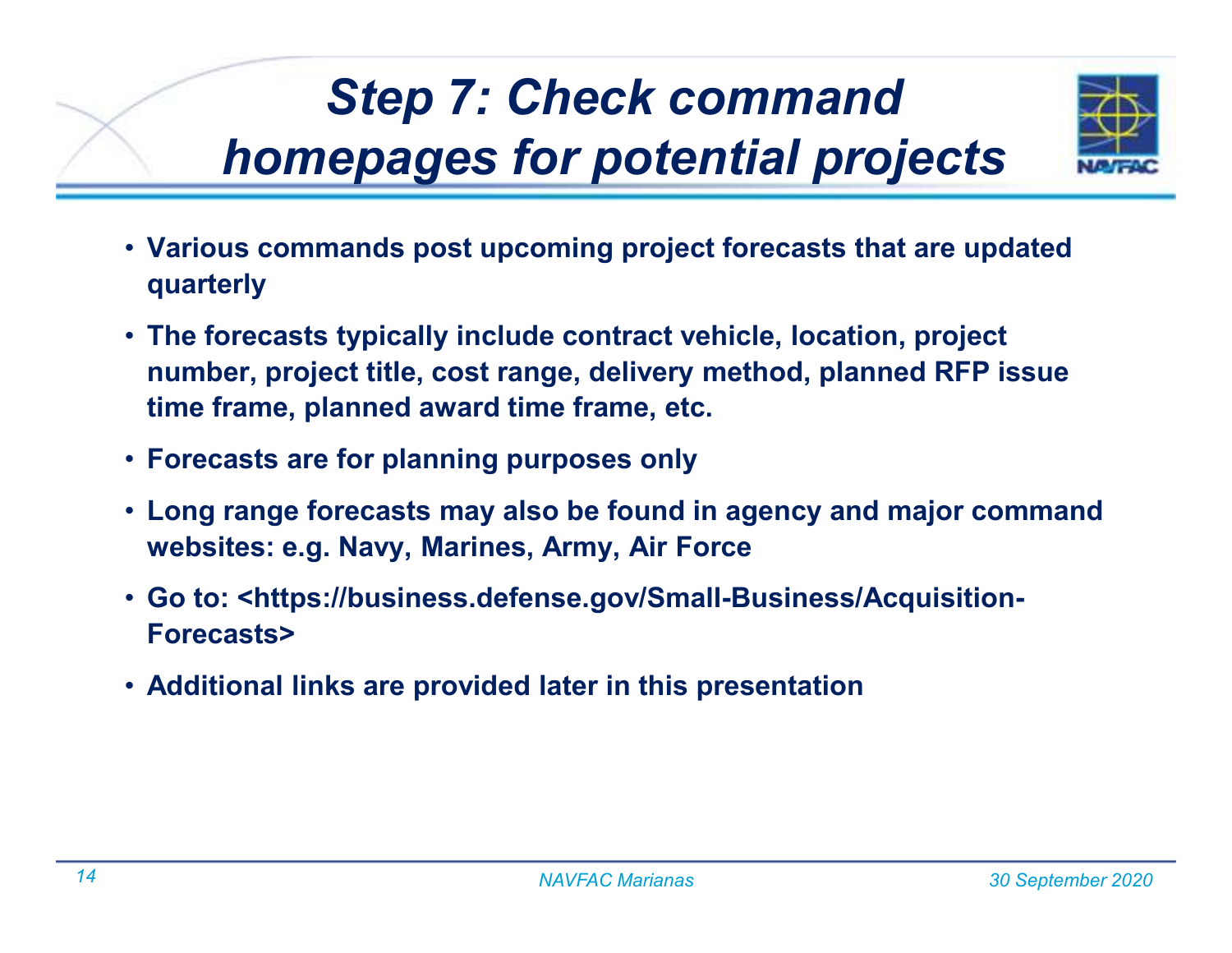# *Step 8: NETWORK, NETWORK, NETWORK,...*



- **Participate in Business Opportunity Conferences, Trade Fairs, and other federally attended and sponsored industrial liaison meetings in the area**
- **Good opportunities to network with other firms and to meet the government agencies you wish to market to**
- **Have updated Capabilities Statements/business cards to distribute**
- **Networking opportunities include involvement in:**
	- **Business Expos/Industry Fairs**
	- **Chamber of Commerce: <http://www.guamchamber.com.gu/>**
	- **Guam Contractors Association: <http://guamcontractors.org>**
	- **National Association of Women in Construction (NAWIC): <http://www.nawicguam.org/>**
	- **Society of American Military Engineers (SAME) <https://www.same.org/>**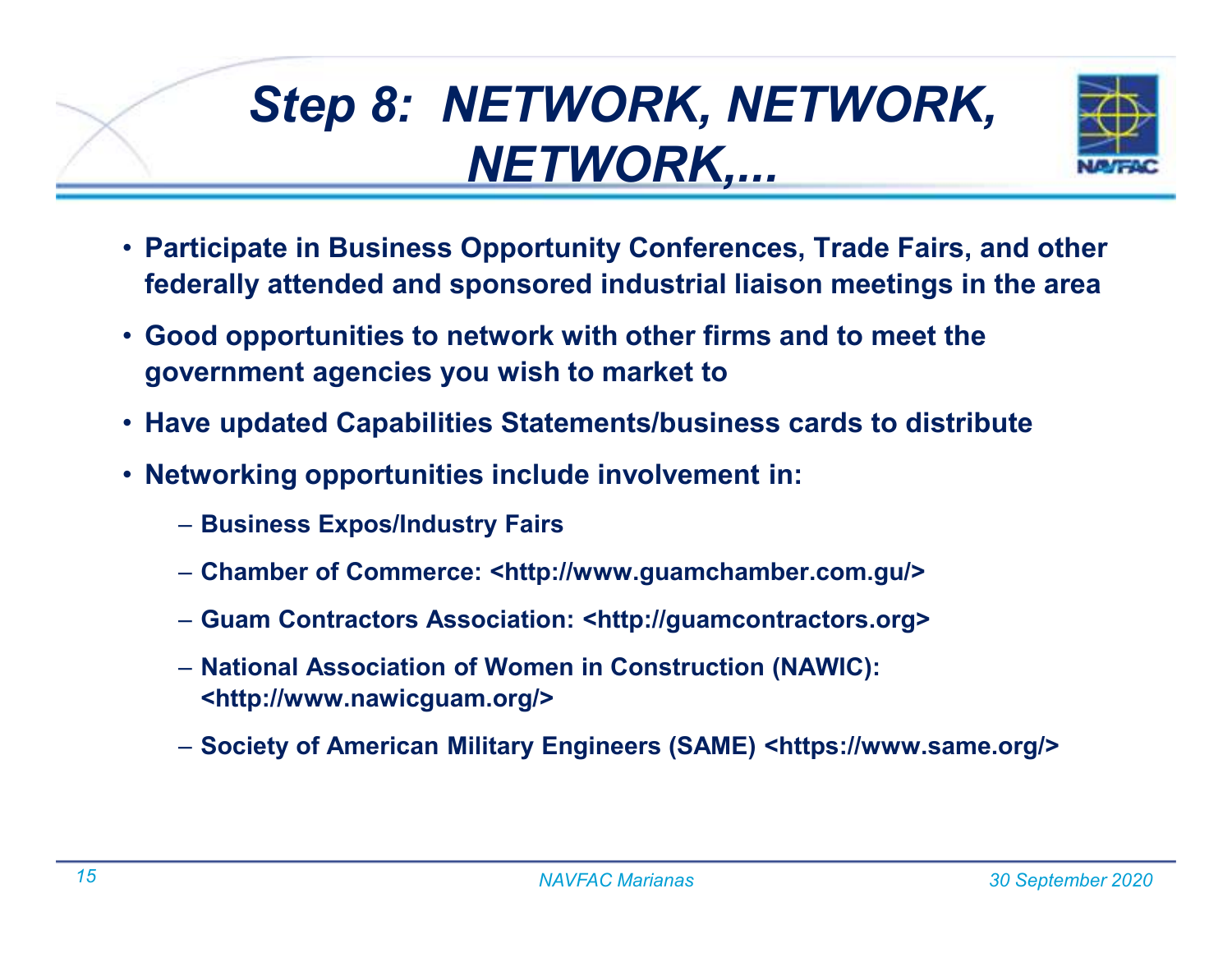## *What You Can Do/Things to Consider*



- **Help us help you by considering the following:**
	- **Keep your registrations active and updated**
	- **Opportunities are periodically lost due to expired or outdated registrations**
	- **Obtain 8(a), HUBZone, and WOSB certifications if requirements met**
	- **NAVFAC regularly sets aside requirements for these programs**
- **Mentor-Protégé Program**
	- **Aids in building experience and past performance**
	- **Increases opportunities for both parties**

#### • **Partnering/Teaming arrangements**

- **Most contractors (large and small) team up with others to be successful in a very competitive environment**
- **Over 80% of current NFM contractors combined resources to compete for, and win, contracts**
- **Great way to build experience and past performance**
- **The following slides are current Multiple Award Construction Contracts (MACC) participants**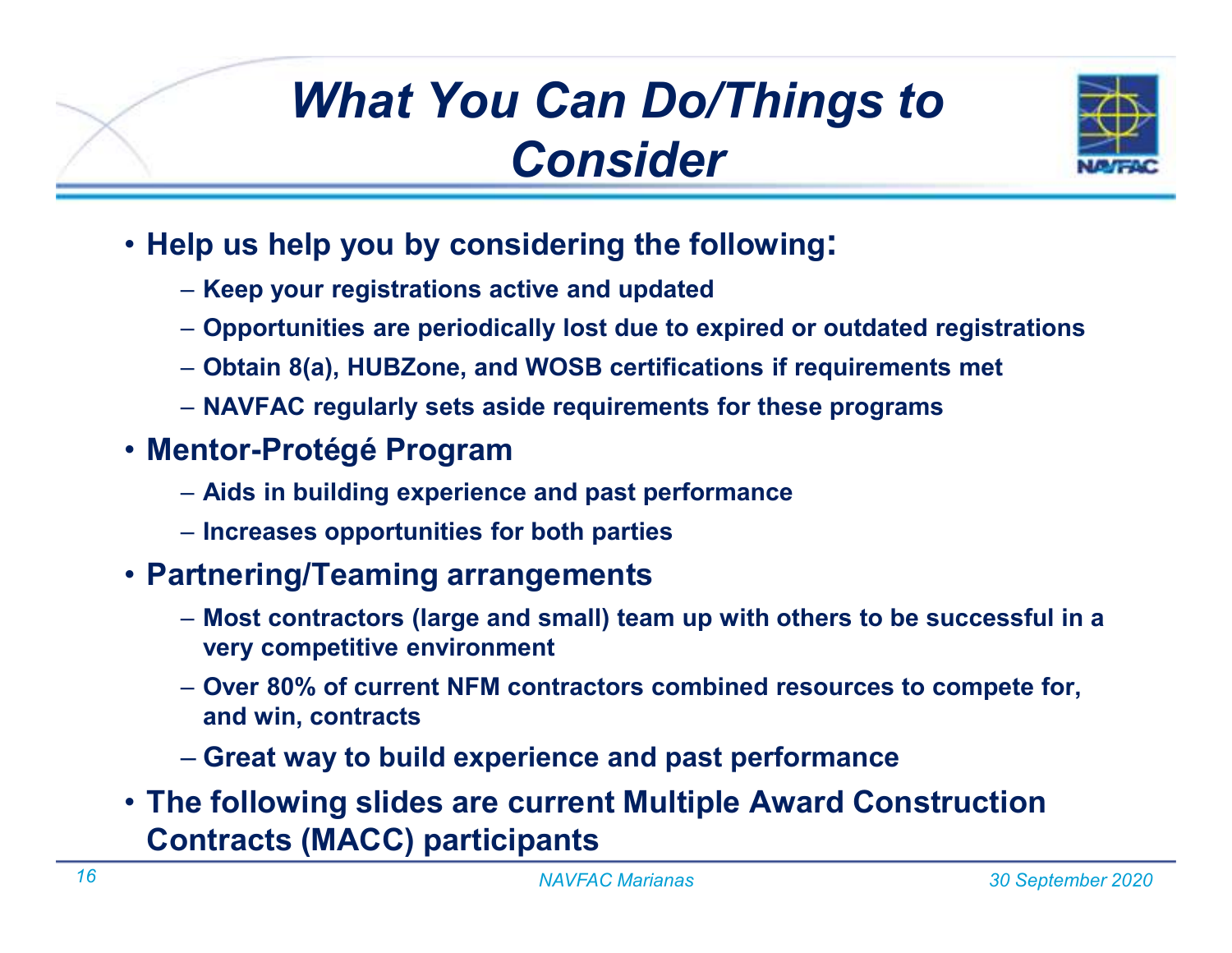

#### **HUBZone DBMACC**

 **Last Option Expired September 2020Re-solicitation in Source Selection Phase**

| <b>SDVOSB MACC</b><br><b>Last Option Expires July 2021</b> |                      |  |  |  |
|------------------------------------------------------------|----------------------|--|--|--|
| <b>Global Engineering Services Inc.</b><br>N4019216D2820   | San Diego, CA        |  |  |  |
| <b>M-80 Systems Inc.</b><br>N4019216D2821                  | Barrigada, GU        |  |  |  |
| <b>Pacific Industrial Coatings</b><br>N4019216D2822        | <b>Maite, GU</b>     |  |  |  |
| <b>Pearl Construction Env Svcs, Inc.</b><br>N4019216D2823  | Hagatna, GU          |  |  |  |
| <b>RELYANT Global, LLC</b><br>N4019216D2824                | <b>Maryville, TN</b> |  |  |  |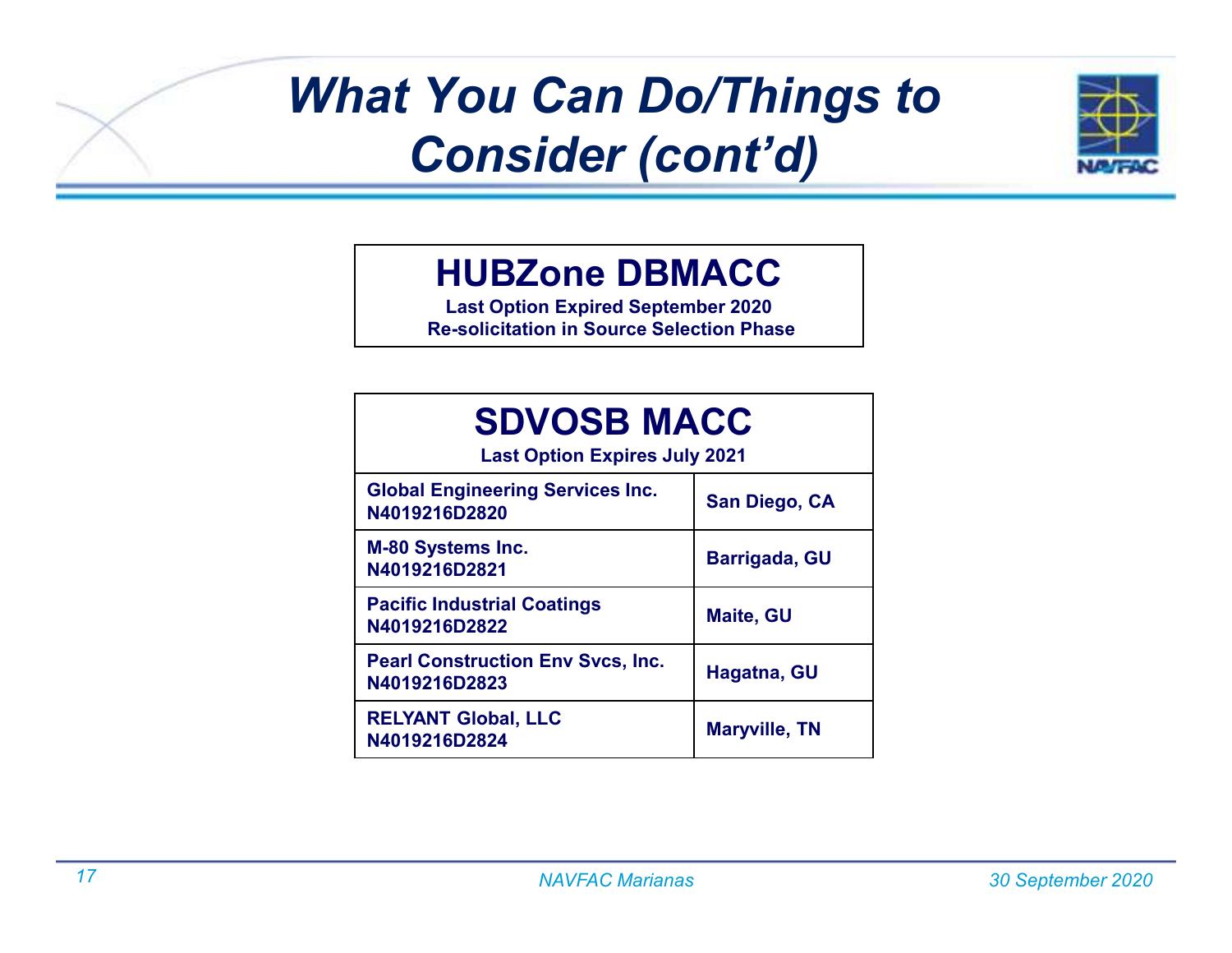

| <b>Small Business MACC</b><br><b>Last Option Expires July 2023</b>           |                     | 8(a) MACC<br><b>Last Option Expires April 2024</b>          |                       |  |
|------------------------------------------------------------------------------|---------------------|-------------------------------------------------------------|-----------------------|--|
| <b>Fargo Pacific, Inc.</b><br>N4019218D2800                                  | <b>Tamuning, GU</b> | <b>Chugach Consolidated Solutions, LLC</b><br>N4019219D2831 | Anchorage, AK         |  |
| <b>Modern International, Inc.</b><br>N4019218D2801                           | Barrigada, GU       | Clayarch, Inc.<br>N4019219D2832                             | <b>Tamuning, GU</b>   |  |
| <b>Pacific Rim Constructors, Inc.</b><br>N4019218D2802                       | Dededo, GU          | <b>GSI North America Inc.</b><br>N4019219D2833              | <b>Flemington, NJ</b> |  |
| <b>Reliable Builders, Inc.</b><br>N4019218D2803                              | Hagatna, GU         | <b>InfraTech International, LLC</b><br>N4019219D2834        | Barrigada, GU         |  |
| <b>Serrano Construction and</b><br><b>Development Corp.</b><br>N4019218D2804 | Dededo, GU          | S.K. Construction, Inc.<br>N4019219D2835                    | <b>Tamuning, GU</b>   |  |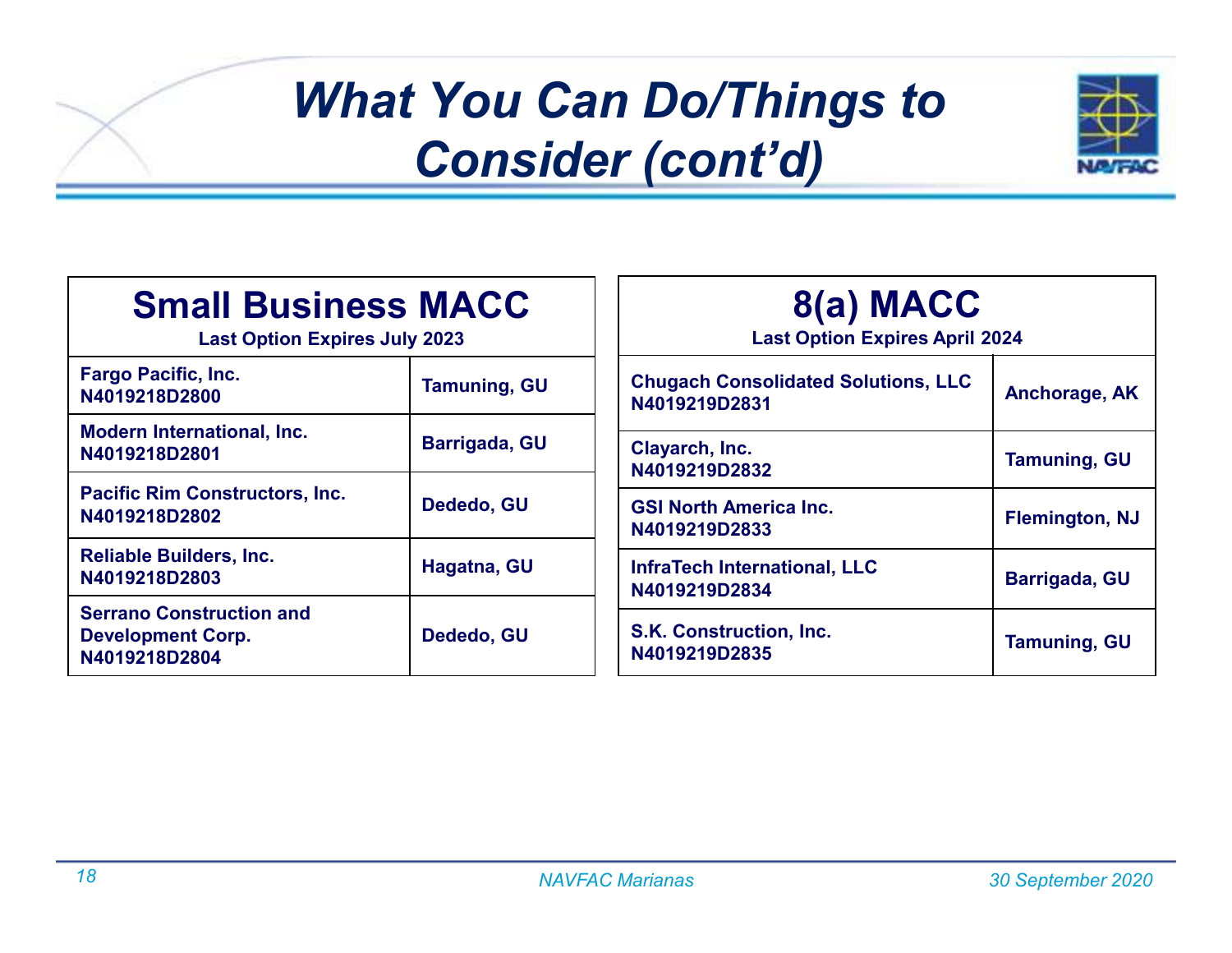

| <b>Guam DBMACC</b><br><b>Last Option Expires September 2024</b> |                       |  |  |  |
|-----------------------------------------------------------------|-----------------------|--|--|--|
| <b>Black Construction-Tutor Perini JV</b><br>N6274219D1328      | <b>Harmon, GU</b>     |  |  |  |
| Caddell-Nan JV<br>N6274219D1329                                 | <b>Montgomery, AL</b> |  |  |  |
| Core Tech-HDCC-Kajima LLC<br>N6274219D1330                      | <b>Tamuning, GU</b>   |  |  |  |
| <b>Gilbane SMCC ECC LLC</b><br>N6274219D1331                    | <b>Concord, CA</b>    |  |  |  |
| <b>Hensel Phelps Construction Co.</b><br>N6274219D1332          | Honolulu, HI          |  |  |  |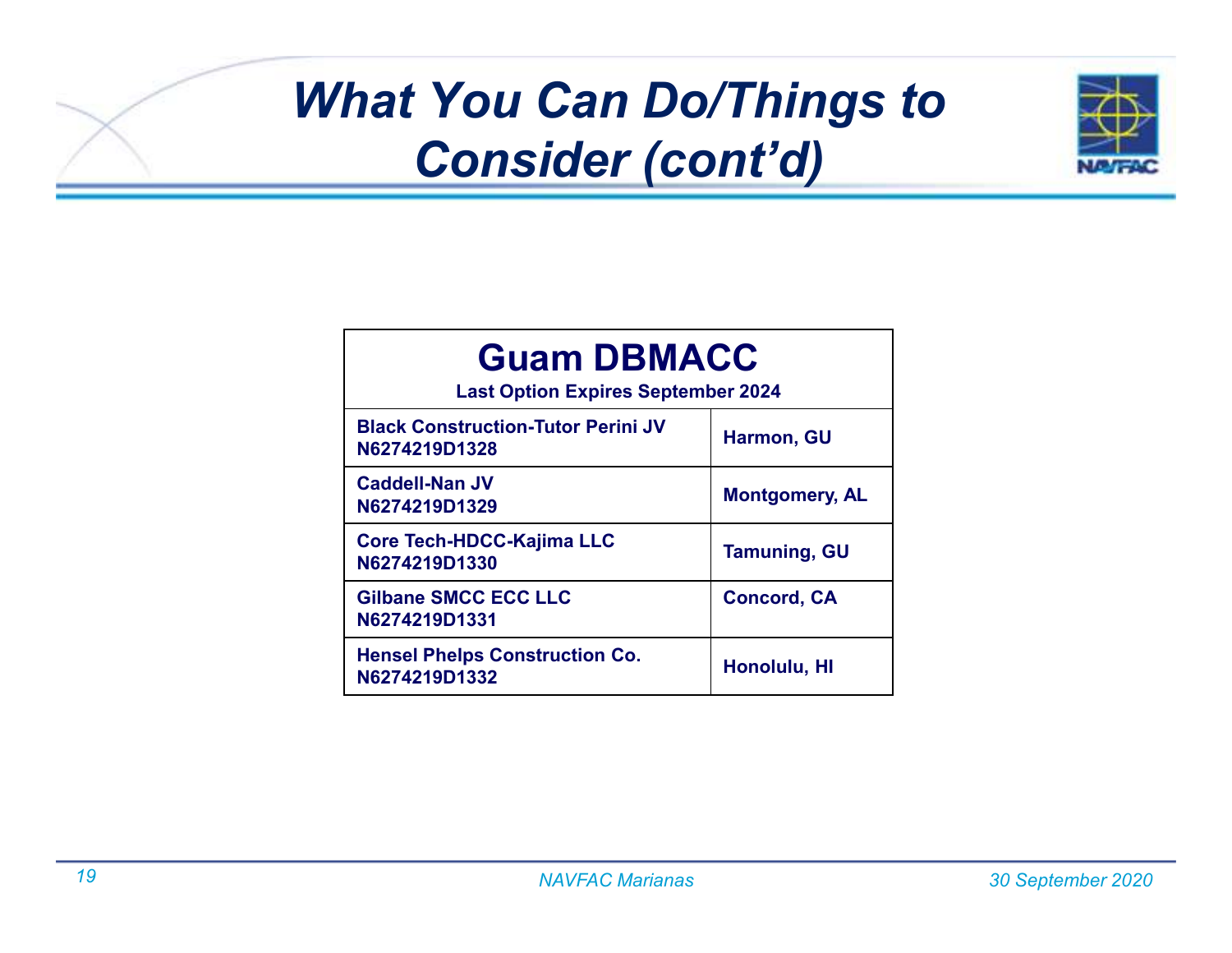

- • **Position your company for upcoming re-procurements**
	- **Market your company**
	- **Keep your SAM registration and SBA profile updated**
	- **Distribute Capabilities Statements**
	- **Develop a website**
- **Contact the Procurement Technical Assistance Center (PTAC), Small Business Development Center (SBDC), and the U.S. SBA for assistance/guidance**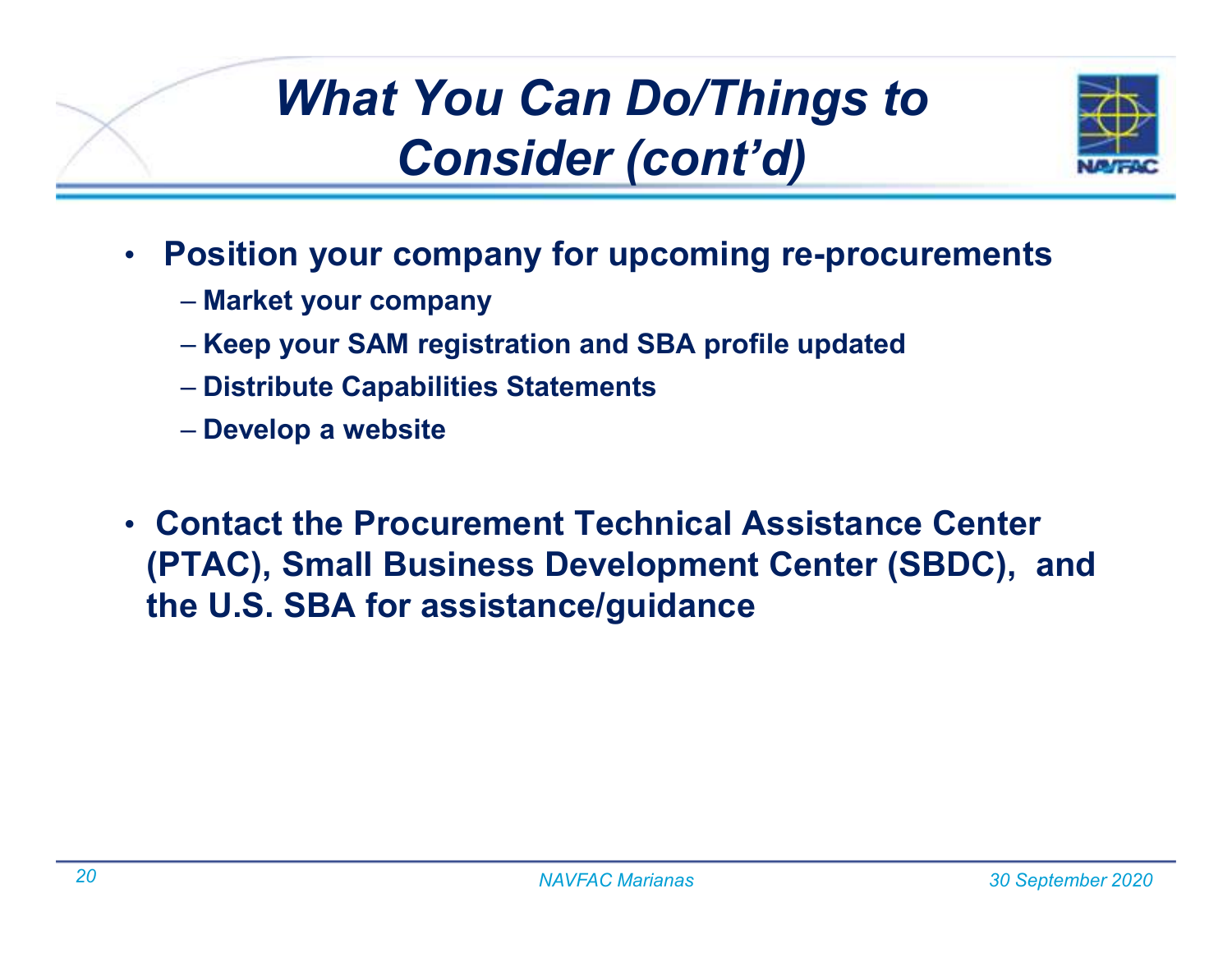

- **Consider participation in weekly PTAC webinars**
	- **It's FREE (paid for by your taxpayer dollars)**
- **Topics offered include:**
	- **Applying for a DUNS Number & Registering in SAM**
	- **Updating Your SBA Profile and Navigating the DSBS**
	- **Marketing to the Federal Government**
	- **Federal Contract Opportunities**
	- **Responding to Requests for Proposals (RFPs)**
	- **How to Get 8(a) Certified**
	- **How to Get HUBZone Certified**
	- **How to Get Women Owned Small Business (WOSB) Certified**
- **Sign up at: <http://www.guamptac.com/>**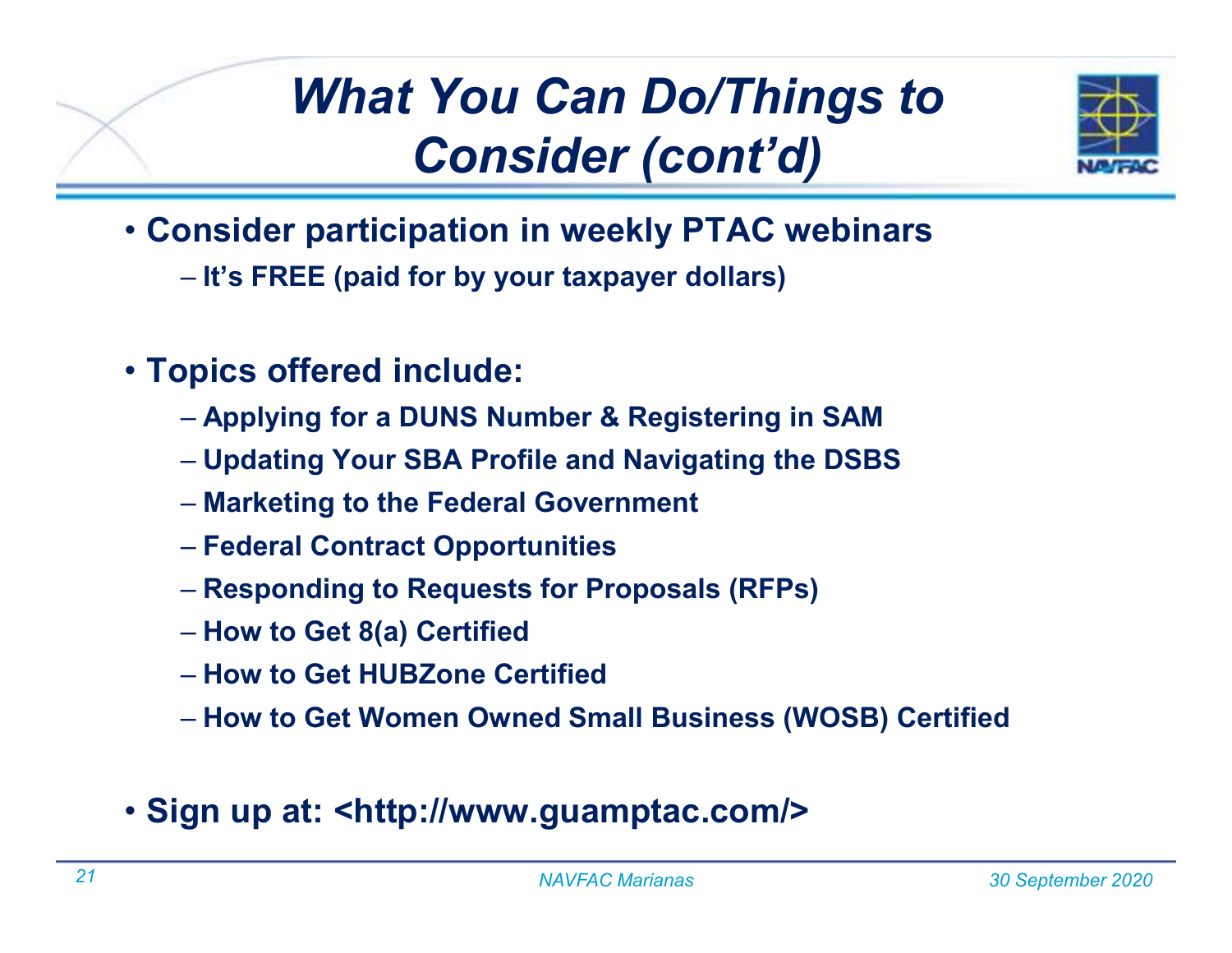### *Where to Find Opportunities -Forecasts*



•**NAVFAC Marianas:**

**<https://www.navfac.navy.mil/navfac\_worldwide/pacific/fecs/marianas/about\_us/navfac-marianas-industry-engagementopportunities.html>**

•**NAVFAC Pacific:**

**<https://www.navfac.navy.mil/navfac\_worldwide/pacific/about\_us/industry-engagement-opportunities.html>**

 $\bullet$  **Defense Policy Review Initiative (DPRI) Guam Acquisition Information:**

 **<https://www.navfac.navy.mil/navfac\_worldwide/pacific/about\_us/guam\_realignment.html>**

•**DoD Acquisition Forecasts:**

**<https://business.defense.gov/Small-Business/Acquisition-Forecasts/>**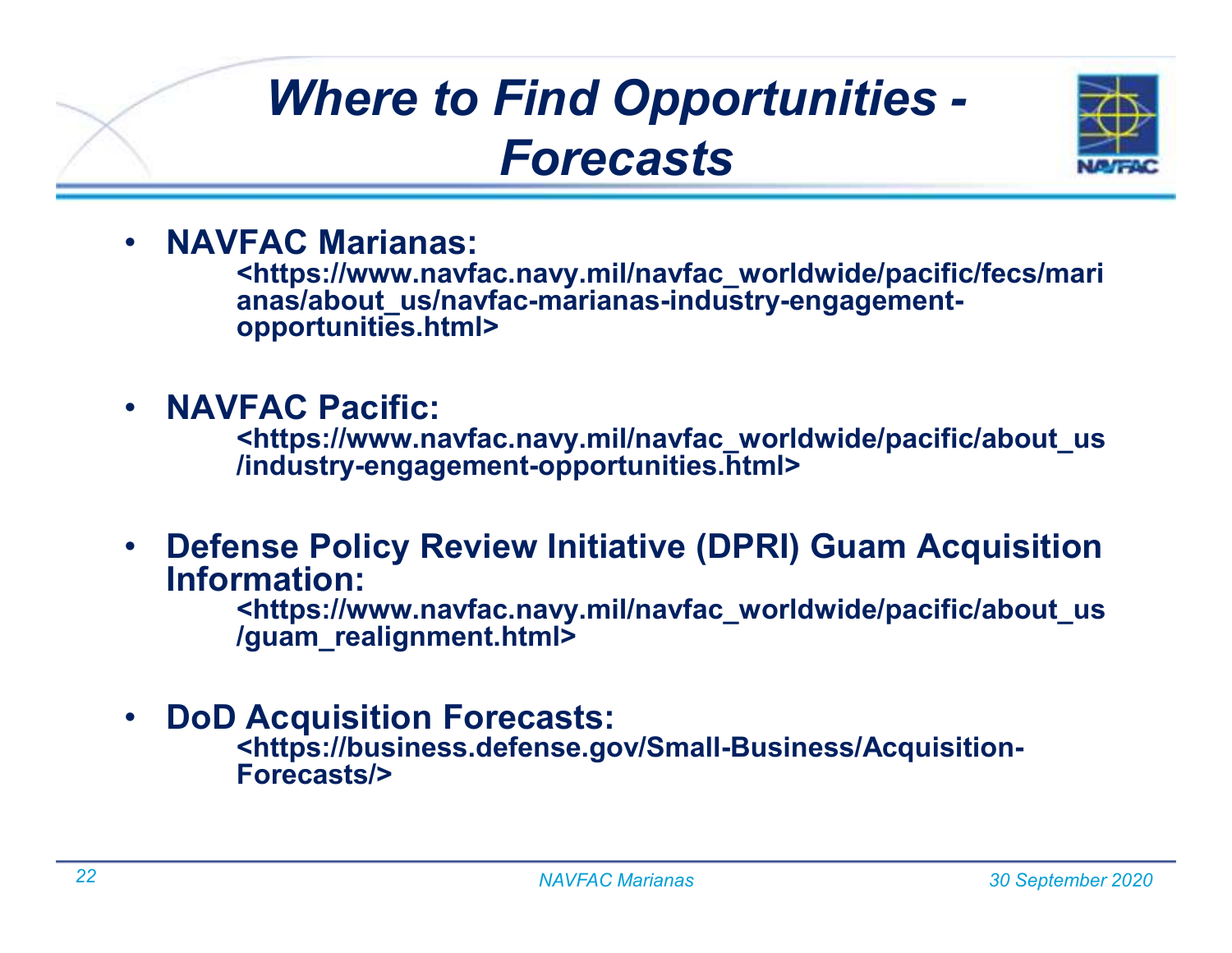#### *Other Useful Sites*



- • **Beta.sam.gov Opportunities: <https://beta.sam.gov/search?index=opp>**
- • **Dynamic Small Business Search (DSBS): < https://web.sba.gov/pro-net/search/dsp\_dsbs.cfm>**
- • **PTAC (Procurement Technical Assistance Center): <http://www.guamptac.com/>**
- • **Dun & Bradstreet:**
	- **< https://www.dnb.com/>**
- • **System for Award Management (SAM): < https://sam.gov/SAM/pages/public/index.jsf>**
- $\bullet$  **Pacific Islands Small Business Development Center Network:**

**<https://pacificsbdc.com/home>**

• **U.S. Business Administration:**

**<https://www.sba.gov>**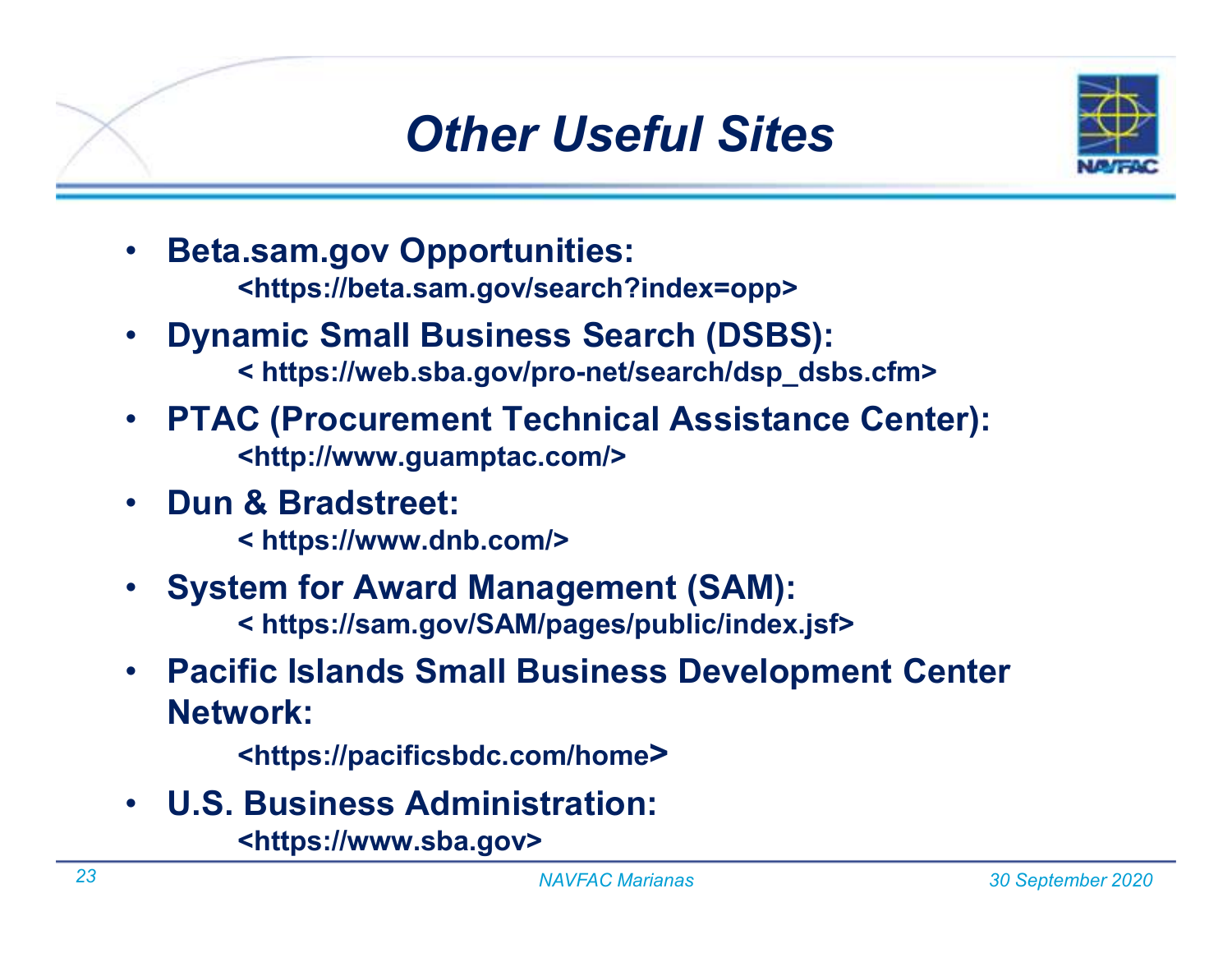#### *Points of Contact*



- • **NAVFAC Marianas:**
	- **Mr. Eugene Diaz, Acquisition Director E-mail: Eugene.Diaz@fe.navy.mil or phone (671)339-6148**
	- **Ms. Norma Borja, Deputy for Small Business E-mail: norma.borja@fe.navy.mil or phone (671)339-7090**
	- **Ms. Janalyn Rosario, Contracting Officer E-mail: janalyn.rosario@fe.navy.mil or phone (671)333-2272**
	- **Mr. Dante Serneo, Contracting Officer E-mail: Dante.Serneo@fe.navy.mil or phone (671)339-5120**
	- **Ms. Christine Manglona, Director of Business Operations E-mail: Christine.Manglona@us.af.mil or phone (671) 366-6622**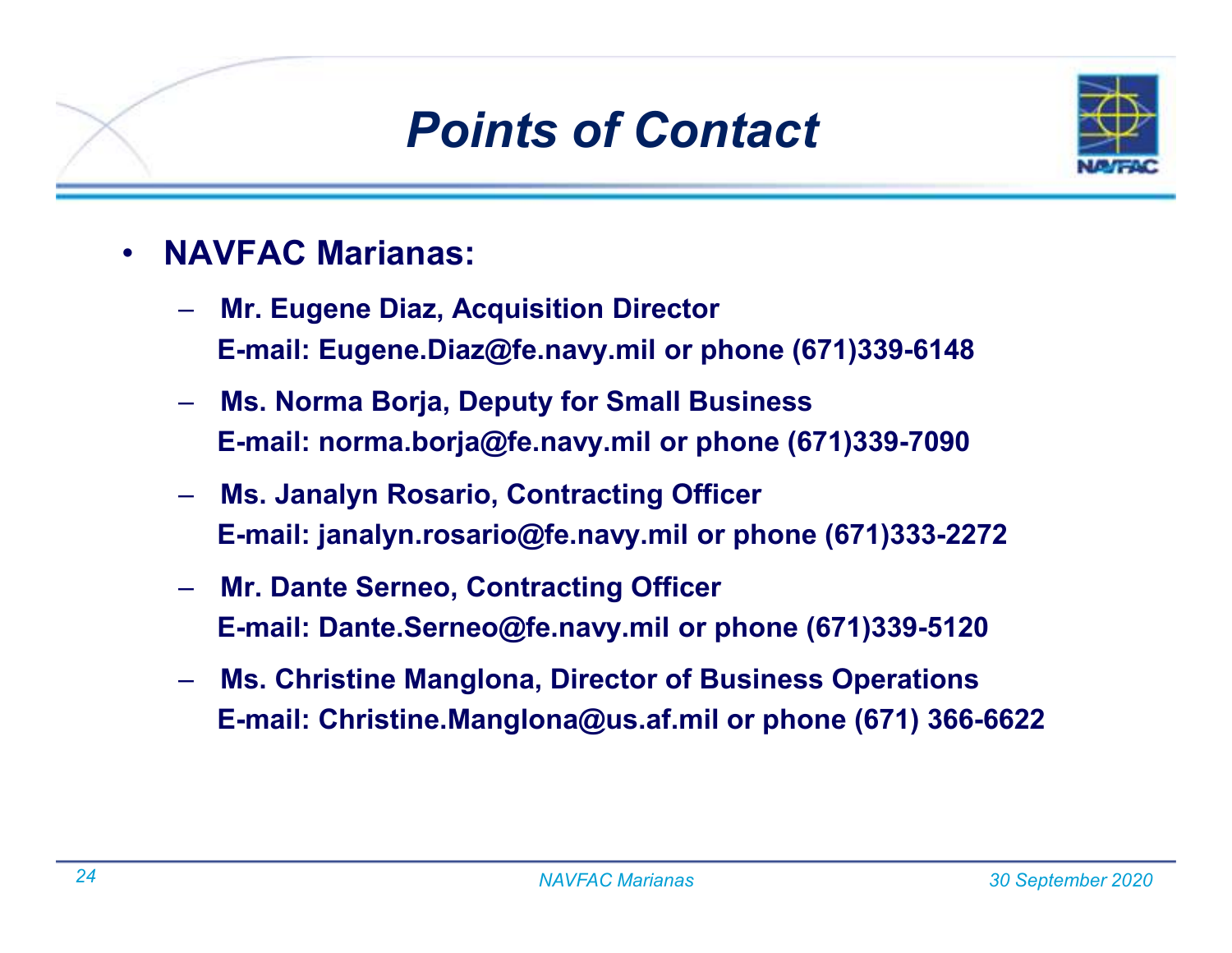## *Points of Contact (cont'd)*



- • **NAVFAC Pacific:**
	- **Ms. Jill Nii, Acquisition Director E-mail: jill.nii@navy.mil or phone 808-474-2038**
	- **Ms. Gina Pascualucci, Deputy for Small Business E-mail: regina.pascualucci@navy.mil or phone (808) 472-1045**
- • **Guam Procurement Technical Assistance Center (PTAC):**
	- **Mr. Boris Hertslet, Program Manager E-mail: boris@guamptac.com or phone (671) 735-2596**